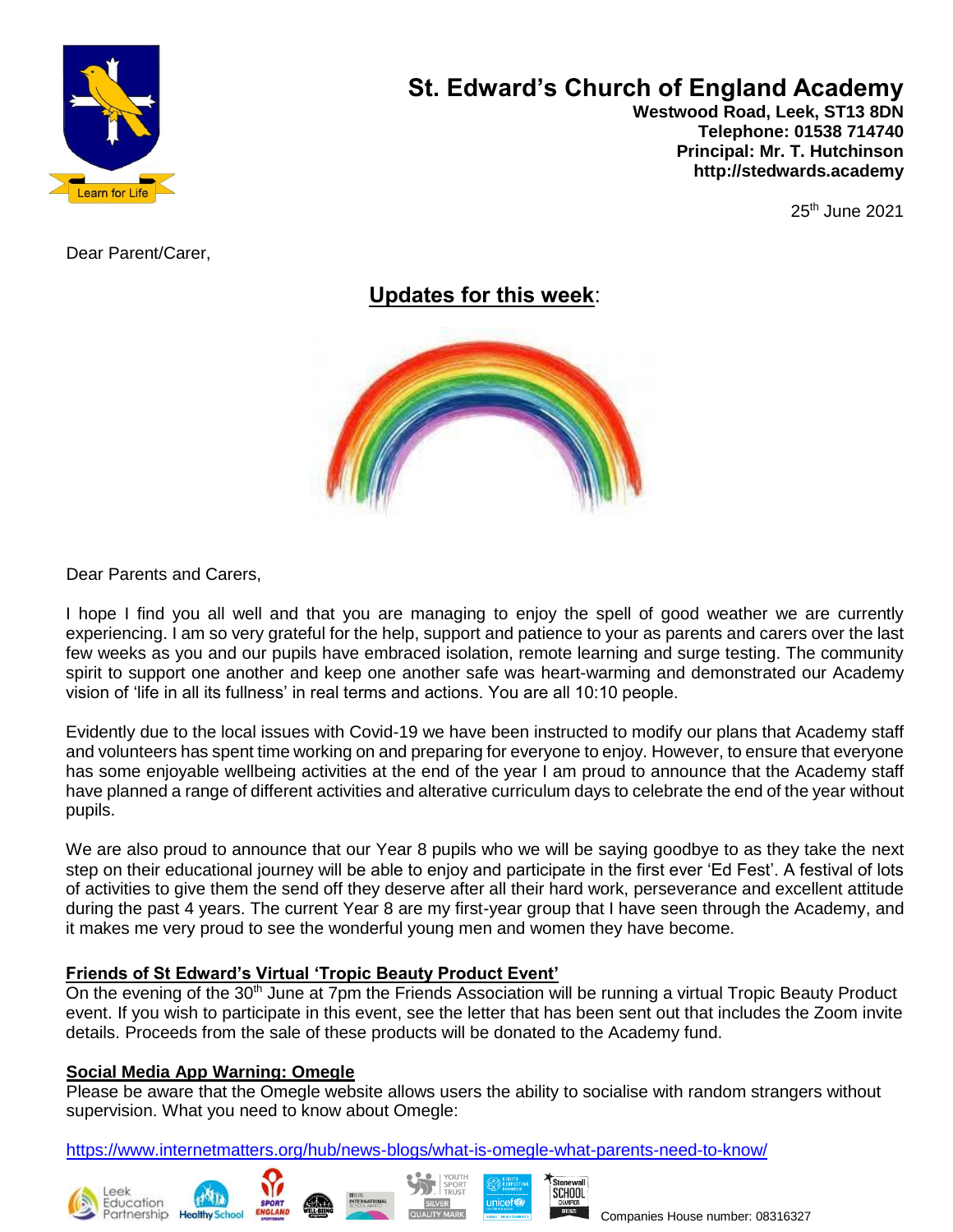## **5p Bottle House Group Challenge:**

Thank you to all those who donated to the 5p Bottle Challenge we have raised of well over £700 which is an amazing effort.

Year 8- 1st 8 Elgar £29.98, 2nd 8 Edward £23.40, 3rd 8 Nightingale £22.80

Year 7- 1st 7 Florence £66.85, 2nd 7 Isaac £61.35, 3rd 7 Newton £43.80

Year 6- 1st 6 Isaac £60.30, 2nd 6 Edward £29.60, 3rd 6 Florence £15.35

Year 5- 1st 5 Isaac £105.05, 2nd 5 Elgar £ 55.00, 3rd 5 Newton £31.15

The year that collected the most money was Year 7 The form that collected the most money was 5 Isaac.

Well done to everyone.

#### **Academy Prefects:**

Congratulations to the Year 7 pupils who have been selected to be the new Year 8 Academy Prefects for 2021-22. From these pupils the Academy Senior Pupil Leadership Team will be selected to represent the school and these pupils will be announced once the process is completed.

#### **Dignity in Care Award:**

Congratulations to our House Leaders: Mrs Mulroy, Mrs Matthews and Mrs Mountford, who have been nominated for a Staffordshire Dignity in Care Award. We are very proud of you.

#### **Confirmation:**

The Team Parish of Leek and Meerbrook is hoping to hold a Confirmation Service in November which will be conducted by Bishop Matthew, who is the Bishop of Stoke and Stafford. Confirmation is a public acknowledgement of Christian faith where candidates affirm for themselves the statements of belief that were made by their parents and godparents at their Baptism. If candidates have not been baptised this can also happen as part of the service. Those who are confirmed enter into full membership of the Church of England and are then able to receive the bread and wine during Holy Communion.

We would like to offer all pupils currently in Years 6, 7 and 8 the opportunity to be Confirmed if they wish. A five-week preparation course will be run in the Autumn and details of this will be arranged nearer the time to suit those who want to attend. After completing the course, candidates will need to come to a rehearsal at the church.

Please complete the form below so that we can arrange your child's participation.

## **[Confirmation Form](https://forms.office.com/Pages/ResponsePage.aspx?id=1fhjb3KZgUuT_NXvEhdWcKayiLvXvodDpRcCWau7pr1UOTBHRDBLQjVYN0NTVkJRR0VDTkRSV0NENy4u)**

#### **Big PTA Summer Raffle 2021**

Remember to buy your tickets for the Big PTA Summer Raffle 2021! Each £3 ticket gives you 12 chances to win up to £5000 while raising money to support The Friends of St Edward's Academy.

To buy your tickets, go to [www.bigptaraffle.co.uk](http://www.bigptaraffle.co.uk/) and search for 'St Edward's C of E Academy Leek ST13' (**please take care to select our school**). The closing date for the raffle is Sunday 11th July.

Further details regarding the raffle can be found: Big PTA [Summer](https://www.stedwards.academy/admin/ckfinder/userfiles/files/Big%20PTA%20Summer%20Raffle%202021%20letter.pdf) Raffle letter Big PTA [Summer](https://www.stedwards.academy/admin/ckfinder/userfiles/files/Big%20PTA%20Summer%20Raffle%202021%20poster.pdf) Raffle poster

## **Magnet Warning:**







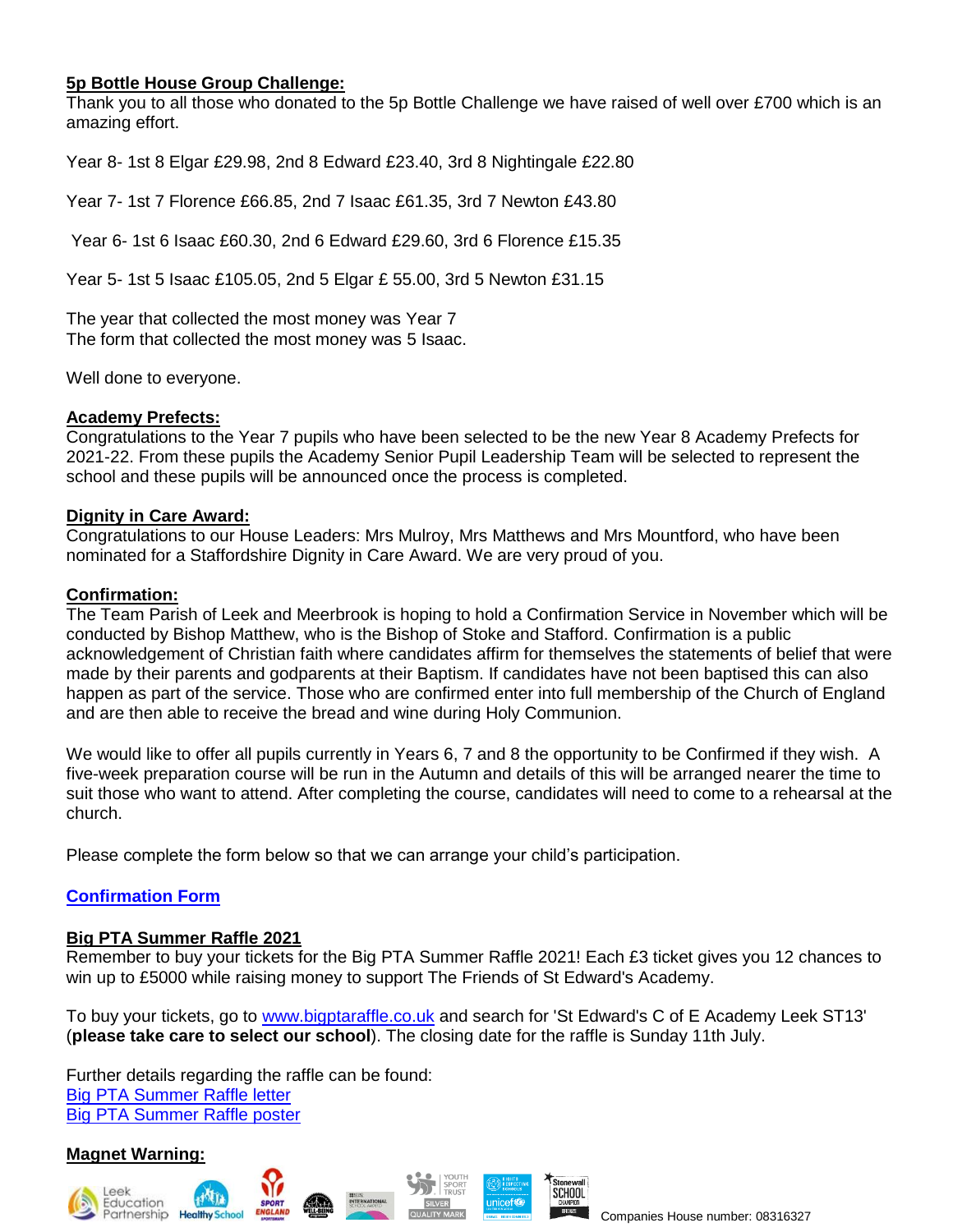Please can parents and carers speak with their children regarding magnets. It has come to our attention that some children may be using small magnets from within fidget toys to resemble piercings, placing them inside their mouths. Evidently this is very dangerous, please be vigilant.

## **Pupil Absence**

If your child will be absent due to illness, medical appointment, or for any other reason please select **option 1** for the pupil absence line to leave a voicemail message at any time.

## **Appointments and Collection of Pupils**

If your child has an appointment during the school day, please put a note in their planner to show the teacher and the teacher will allow them to leave during the lesson. The pupils can then ensure they are at the office on time for collection.

When you arrive at school to collect your child, please ring the bell at the main entrance to inform office staff that you have arrived then your child will be sent out to meet you. Pupils need to be collected by an adult; for safeguarding, pupils are unable to leave alone during the school day.

## **Year 7 and 8 Pupils: Reporting Lateral Flow Test Results:**

Please can parents/carers remember to send in your home testing results to the link below and not the Academy contact form unless you have a positive result. This form below has been set up specifically to collate this information:

## [Year 7 and 8 Lateral Flow Home Testing Result Form](https://forms.office.com/Pages/ResponsePage.aspx?id=1fhjb3KZgUuT_NXvEhdWcKayiLvXvodDpRcCWau7pr1UMk9UNVBUMDE3R01YWVZVV1MwTEtDVzQ5Si4u)

## **Home Testing Information Year 7 & Year 8**

A detailed letter with further guidance on this has been sent out to Year 7 and 8 parents/carers. Information on this has also been posted on the Academy website. A Video and links with further information can be found below.

## **How to do a Covid [self-test](https://www.youtube.com/watch?v=S9XR8RZxKNo&list=PLvaBZskxS7tzQYlVg7lwH5uxAD9UrSzGJ&index=2) video**

**[Informing](https://forms.office.com/Pages/ResponsePage.aspx?id=1fhjb3KZgUuT_NXvEhdWcKayiLvXvodDpRcCWau7pr1UMk9UNVBUMDE3R01YWVZVV1MwTEtDVzQ5Si4u) the Academy of your result**

**[Informing](https://www.gov.uk/report-covid19-result) the NHS of your result**

**[Testing](https://www.stedwards.academy/admin/ckfinder/userfiles/files/Testing%20pupils%20at%20home%20kits%20letter.pdf) at Home Y7 & Y8 Letter**

## **Privacy Notice for [Staff/Pupils](https://www.stedwards.academy/admin/ckfinder/userfiles/files/Privacy%20Notice%20%20for%20Staff%20-%20%20Pupils%20test%20at%20home.pdf) Testing at Home**

New guidance from the Government informs us that from now on, if a positive result is recorded for a lateral flow test. Then a confirmatory PCR test must be arranged either using the online facility or by calling 119. If the PCR test result returns negative the pupil/s will be able to return to the Academy.

We politely request that you make us aware of all of these results and we will continue support you and your children during this process.

## **Mobile Phones:**

We are happy for pupils to have their mobile phones with them as they are a piece of equipment that keeps them safe on the journey to and from school. However, we do not allow phones to be used in school and will be reminding pupils about this. If phones are seen in school, they may be confiscated and held in the Academy office until they can be collected by a parent/carer. Evidently, we wish to avoid this situation to reduce the risk of transmission through unnecessary visits to the Academy office.

To avoid this please can parents/carers reinforce that mobile phones are not to be seen or used in school.

## **Spare PE kit donations**

Please can I request if any parents/carers have any spare Academy PE kit or serviceable trainers at home that pupils have grown out of and you would like to donate could pupils bring it to their PE lessons, where we will